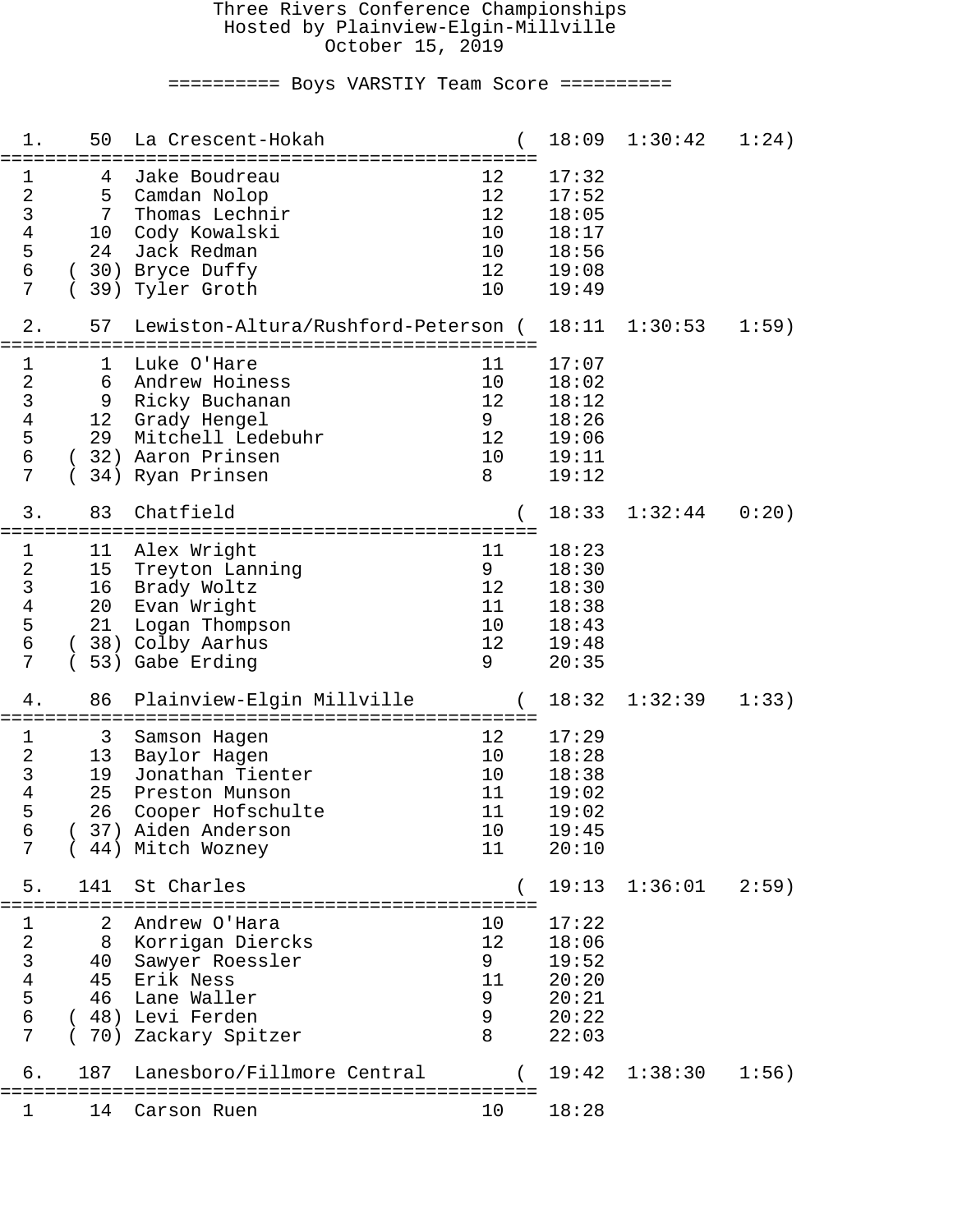| $\sqrt{2}$<br>$\mathsf 3$<br>$\overline{\mathbf{4}}$<br>5<br>6<br>7               | 23<br>49<br>50<br>51       | Riley Serfling<br>Isaac Snyder<br>Nicholas Weist<br>Kaleb Arndt<br>(54) Tate Pieper<br>63) Qwinton Tripp                           | 10<br>8<br>8<br>10<br>10<br>8         | 18:54<br>20:22<br>20:22<br>20:24<br>20:37<br>21:18          |                   |       |
|-----------------------------------------------------------------------------------|----------------------------|------------------------------------------------------------------------------------------------------------------------------------|---------------------------------------|-------------------------------------------------------------|-------------------|-------|
| $7$ .                                                                             | 195                        | Wabasha-Kellogg                                                                                                                    |                                       | 19:43                                                       | 1:38:35           | 1:57) |
| $\mathbf 1$<br>$\frac{2}{3}$<br>$\overline{4}$<br>5<br>6<br>7                     | 22<br>27<br>35<br>55<br>56 | Chase Holtorf<br>Owen Kallstrom<br>Isaac Moore<br>William Sailer<br>Caleb Moore<br>(59) Dylan Hanson<br>61) Aiden Arens            | 12<br>9<br>9<br>11<br>10<br>10<br>9   | 18:44<br>19:03<br>19:28<br>20:39<br>20:41<br>20:49<br>21:01 |                   |       |
| 8.                                                                                | 212                        | Cotter<br>============================                                                                                             |                                       | 19:59                                                       | 1:39:52           | 1:39) |
| $\mathbf 1$<br>$\sqrt{2}$<br>$\overline{3}$<br>$\overline{4}$<br>5<br>6<br>7      | 28<br>36<br>43<br>47<br>58 | Cole Ebertowski<br>Andrew Hinz<br>John Fritts<br>Tom Hu<br>Joseph Costello<br>(60) Luke Broghammer<br>72) Tomas Castillo           | 11<br>12<br>8<br>11<br>11<br>12<br>10 | 19:06<br>19:30<br>20:10<br>20:21<br>20:45<br>20:57<br>22:15 |                   |       |
| 9.                                                                                | 245                        | Kingsland<br>===============================<br>:==================                                                                |                                       | 20:31                                                       | 1:42:34           | 3:21) |
| $\mathbf 1$<br>$\sqrt{2}$<br>$\mathfrak{Z}$<br>$\bf 4$<br>5<br>6<br>7             | 17<br>41<br>52<br>66<br>69 | Garrison Hubka<br>Josh Meskill<br>Nick Eickhoff<br>Noah Broadwater<br>Wesley Dean<br>(75) Isaac Hauser<br>76) Nolan Kurth          | 9<br>9<br>10<br>10<br>12<br>10<br>9   | 18:34<br>20:02<br>20:33<br>21:30<br>21:55<br>23:10<br>24:00 |                   |       |
| 10.                                                                               | 253                        | Dover-Eyota                                                                                                                        | $\left($                              |                                                             | $20:35$ $1:42:51$ | 3:09) |
| $\mathbf 1$<br>23456<br>7                                                         | 18<br>42<br>62             | Owen McDonald<br>Blake Ponto<br>Konstantin Petri<br>64 Gabe Humble<br>67 Kevin Coppock<br>(68) Colton Brauer<br>(71) Jacob McMahan | 10<br>11<br>7<br>8<br>12<br>10<br>10  | 18:37<br>20:07<br>21:03<br>21:18<br>21:46<br>21:53<br>22:07 |                   |       |
| 11.                                                                               | 259                        | <b>GMLOS</b>                                                                                                                       |                                       | 20:35                                                       | 1:42:55           | 3:20) |
| $\mathbf 1$<br>$\begin{array}{c} 2 \\ 3 \\ 4 \end{array}$<br>5<br>$\epsilon$<br>7 | 31<br>33<br>57<br>65<br>73 | Cohen Wiste<br>Christian Hjelmen<br>Ethan Gilbert<br>Erik Shaw<br>Brendon Arndorfer<br>74) Mason Geier<br>77) Hunter Dimick        | 9<br>10<br>12<br>8<br>8<br>11<br>9    | 19:08<br>19:12<br>20:42<br>21:25<br>22:28<br>23:10<br>24:53 |                   |       |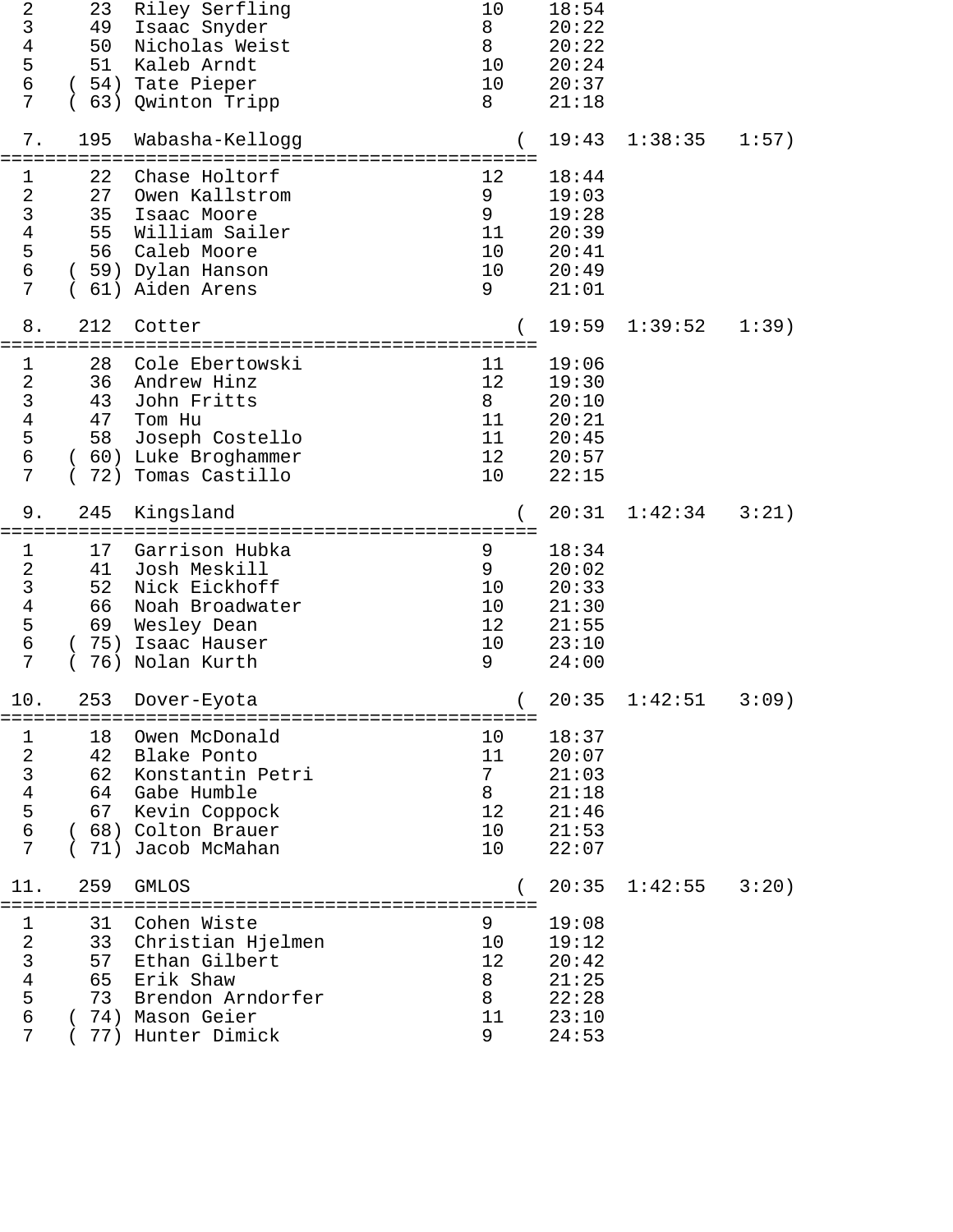### Three Rivers Conference Championships Hosted by Plainview-Elgin-Millville October 15, 2019

## Boys Varsity

| Place TmPl Name |                      |     | Year Teamname                           | Time     | Pace                    |
|-----------------|----------------------|-----|-----------------------------------------|----------|-------------------------|
|                 | ==============       | $=$ | Lewiston-Altura/Rushford-Peter 17:06.75 | ======== | $=$ $=$ $=$ $=$<br>5:31 |
| 1               | 1 Luke O'Hare        | 11  |                                         |          |                         |
| 2               | 2 Andrew O'Hara      | 10  | St Charles                              | 17:21.99 | 5:36<br>5:38            |
| 3               | 3 Samson Hagen       | 12  | Plainview-Elgin Millville               | 17:28.42 |                         |
| 4               | 4 Jake Boudreau      | 12  | La Crescent-Hokah                       | 17:31.72 | 5:39                    |
| 5               | 5 Camdan Nolop       | 12  | La Crescent-Hokah                       | 17:51.52 | 5:45                    |
| б               | 6 Andrew Hoiness     | 10  | Lewiston-Altura/Rushford-Peter 18:01.90 |          | 5:49                    |
| 7               | 7 Thomas Lechnir     | 12  | La Crescent-Hokah                       | 18:04.31 | 5:49                    |
| 8               | 8 Korrigan Diercks   | 12  | St Charles                              | 18:05.45 | 5:50                    |
| 9               | 9 Ricky Buchanan     | 12  | Lewiston-Altura/Rushford-Peter 18:11.78 |          | 5:52                    |
| 10              | 10 Cody Kowalski     | 10  | La Crescent-Hokah                       | 18:16.96 | 5:54                    |
| 11              | 11 Alex Wright       | 11  | Chatfield                               | 18:22.61 | 5:55                    |
| 12              | 12 Grady Hengel      | 9   | Lewiston-Altura/Rushford-Peter 18:25.90 |          | 5:56                    |
| 13              | 13 Baylor Hagen      | 10  | Plainview-Elgin Millville               | 18:27.06 | 5:57                    |
| 14              | 14 Carson Ruen       | 10  | Lanesboro/Fillmore Central              | 18:27.30 | 5:57                    |
| 15              | 15 Treyton Lanning   | 9   | Chatfield                               | 18:29.25 | 5:58                    |
| 16              | 16 Brady Woltz       | 12  | Chatfield                               | 18:29.80 | 5:58                    |
| 17              | 17 Garrison Hubka    | 9   | Kingsland                               | 18:33.37 | 5:59                    |
| 18              | 18 Owen McDonald     | 10  | Dover-Eyota                             | 18:36.15 | 6:00                    |
| 19              | 19 Jonathan Tienter  | 10  | Plainview-Elgin Millville               | 18:37.28 | 6:00                    |
| 20              | 20 Evan Wright       | 11  | Chatfield                               | 18:37.29 | 6:00                    |
| 21              | 21 Logan Thompson    | 10  | Chatfield                               | 18:42.23 | 6:02                    |
| 22              | 22 Chase Holtorf     | 12  | Wabasha-Kellogg                         | 18:43.55 | 6:02                    |
| 23              | 23 Riley Serfling    | 10  | Lanesboro/Fillmore Central              | 18:53.87 | 6:05                    |
| 24              | 24 Jack Redman       | 10  | La Crescent-Hokah                       | 18:55.99 | 6:06                    |
| 25              | 25 Preston Munson    | 11  | Plainview-Elgin Millville               | 19:01.32 | 6:08                    |
| 26              | 26 Cooper Hofschulte | 11  | Plainview-Elgin Millville               | 19:02.00 | 6:08                    |
| 27              | 27 Owen Kallstrom    | 9   | Wabasha-Kellogg                         | 19:02.72 | 6:08                    |
| 28              | 28 Cole Ebertowski   | 11  | Cotter                                  | 19:05.07 | 6:09                    |
| 29              | 29 Mitchell Ledebuhr | 12  | Lewiston-Altura/Rushford-Peter 19:05.85 |          | 6:09                    |
| 30              | 30 Bryce Duffy       | 12  | La Crescent-Hokah                       | 19:07.19 | 6:10                    |
| 31              | 31 Cohen Wiste       | 9   | <b>GMLOS</b>                            | 19:07.52 | 6:10                    |
| 32              | 32 Aaron Prinsen     | 10  | Lewiston-Altura/Rushford-Peter 19:10.23 |          | 6:11                    |
| 33              | 33 Christian Hjelmen | 10  | <b>GMLOS</b>                            | 19:11.24 | 6:11                    |
| 34              | 34 Ryan Prinsen      | 8   | Lewiston-Altura/Rushford-Peter 19:11.73 |          | 6:11                    |
| 35              | 35 Isaac Moore       | 9   | Wabasha-Kellogg                         | 19:27.82 | 6:16                    |
| 36              | 36 Andrew Hinz       | 12  | Cotter                                  | 19:29.61 | 6:17                    |
| 37              | 37 Aiden Anderson    | 10  | Plainview-Elgin Millville               | 19:44.85 | 6:22                    |
| 38              | 38 Colby Aarhus      | 12  | Chatfield                               | 19:47.89 | 6:23                    |
| 39              | 39 Tyler Groth       | 10  | La Crescent-Hokah                       | 19:48.64 | 6:23                    |
| 40              | 40 Sawyer Roessler   | 9   | St Charles                              | 19:51.72 | 6:24                    |
| 41              | 41 Josh Meskill      |     |                                         |          | 6:27                    |
|                 |                      | 9   | Kingsland                               | 20:01.33 |                         |
| 42              | 42 Blake Ponto       | 11  | Dover-Eyota                             | 20:06.08 | 6:29                    |
| 43              | 43 John Fritts       | 8   | Cotter                                  | 20:09.44 | 6:30                    |
| 44              | 44 Mitch Wozney      | 11  | Plainview-Elgin Millville               | 20:09.73 | 6:30                    |
| 45              | 45 Erik Ness         | 11  | St Charles                              | 20:19.20 | 6:33                    |
| 46              | 46 Lane Waller       | 9   | St Charles                              | 20:20.04 | 6:33                    |
| 47              | 47 Tom Hu            | 11  | Cotter                                  | 20:20.38 | 6:33                    |
| 48              | 48 Levi Ferden       | 9   | St Charles                              | 20:21.01 | 6:33                    |
| 49              | 49 Isaac Snyder      | 8   | Lanesboro/Fillmore Central              | 20:21.02 | 6:33                    |
| 50              | 50 Nicholas Weist    | 8   | Lanesboro/Fillmore Central              | 20:21.95 | 6:34                    |

Timing & Results by PrimeTime Race & Event Management, LLC. www.pttiming.com